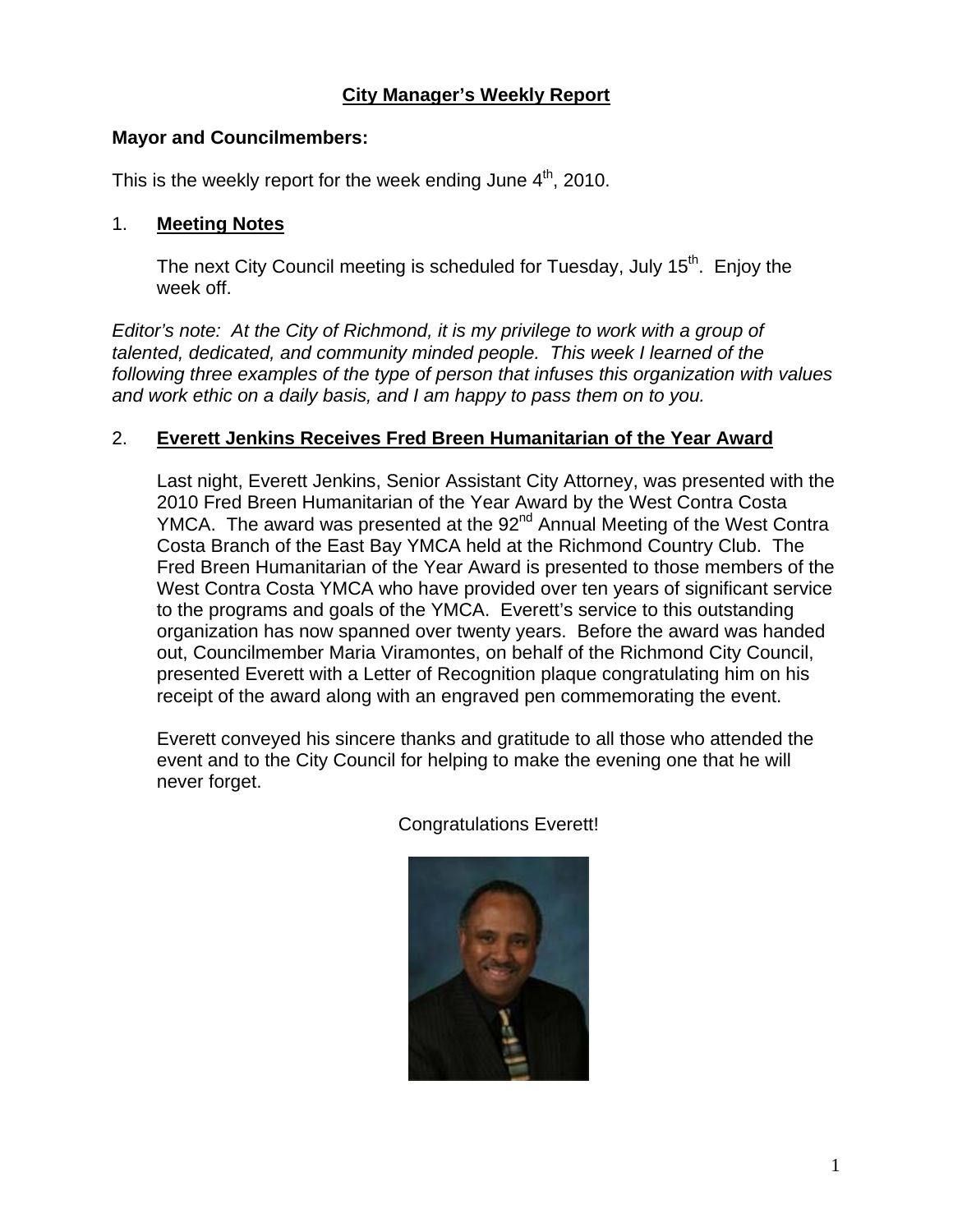## 3. **Tracey Lovely Receives Scholarship**

Tracey Lovely, Investment Analyst in the Finance Department, has been awarded a \$500 scholarship from the Association of Public Treasurers of the United States and Canada (APTUS&C) to attend its upcoming conference in Charleston, South Carolina. While at the conference, Tracey will be recognized for completing the requirements to become a Certified Public Fund Investment Manager (CPFIM) earlier this year. Also while in Charleston, Tracey will be interviewed for a position on the APTUS&C's Board of Directors.



Congratulations Tracey!

## 4. **Leah Clark Hosts Academy Awards**

This past Tuesday, Leah Clark, Budget Analyst I, was the Mistress of Ceremonies at the West Contra Unified School District's (WCCUSD) Linked Learning Pathways Academy Awards. The awards ceremony took place at the Craneway Pavilion with over 100 guests in attendance, including WCCUSD faculty, family, and friends. The WCCUSD Linked Learning Pathways Program combines strong academics, demanding technical education, and real world experience to help students gain an advantage in high school, post secondary education and their chosen career. Leah presented awards to 44 Academy students in various categories ranging from Meritorious Service Award to Best Animator Award. Leah also received a certificate of appreciation from the WCCUSD Linked Learning Pathways Program in recognition for her work as an Academy Advisory Board Member for Pinole Valley High School's Environmental Studies Academy.



Great job Leah!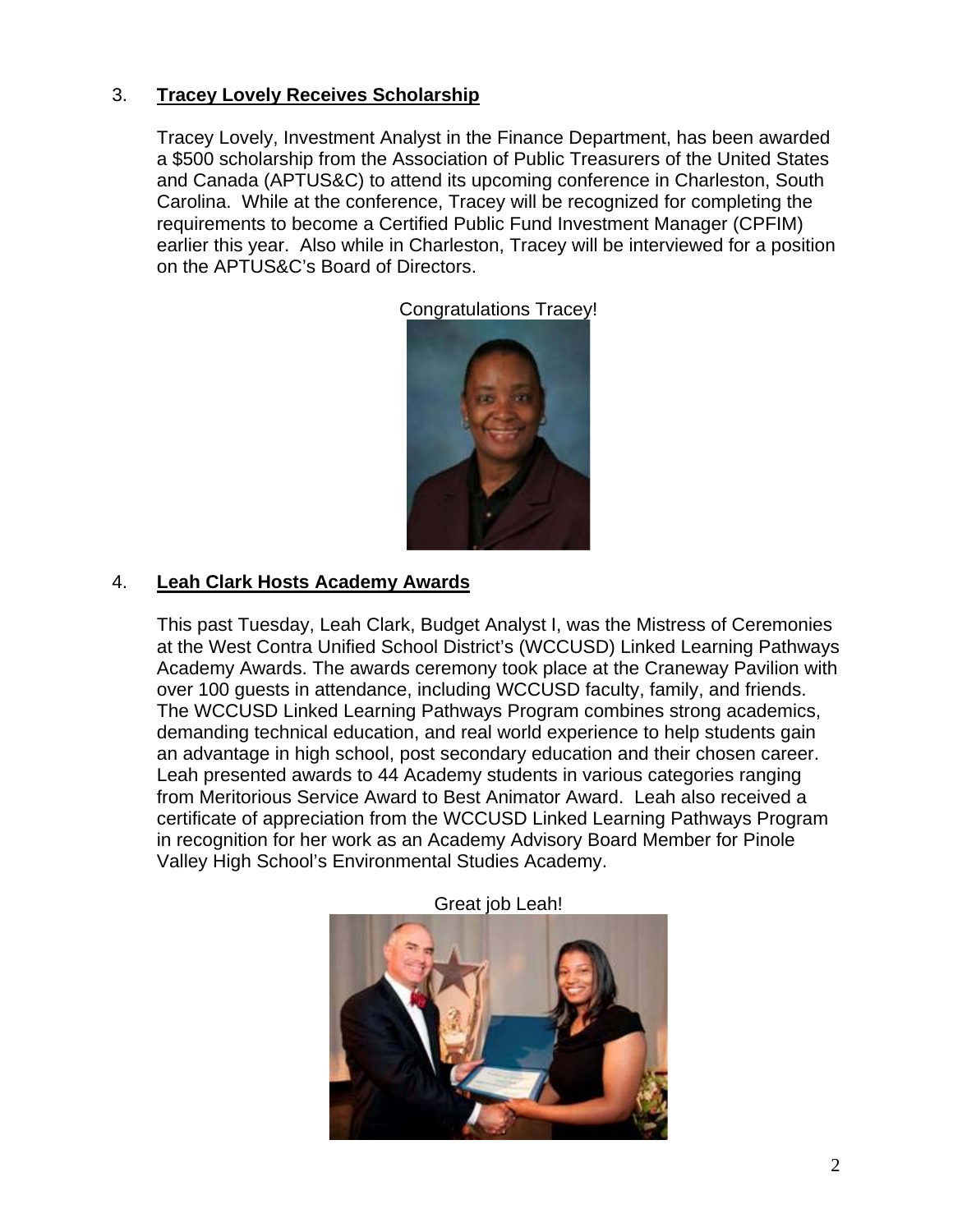# 5. **Large Crowd Expected at WCCUSD Honor Roll BBQ**

At its most recent meeting, the City Council voted to co-sponsor a barbecue being held by the West Contra Costa Unified School District to honor the 2,000 students in middle schools and high schools who made the honor roll for three quarters this year. The event is for the students and their family members, with BBQ to be provided by Jones' BBQ. More than 2,000 attendees have indicated that they plan to attend.

Along with the City of Richmond, the cities of San Pablo, Pinole, Hercules, and El Cerrito are co-sponsors along with Contra Costa County Supervisor John Gioia. Chevron, Levin Richmond Terminal, Upstream Point Molate, and Mechanics Bank have also committed to sponsor the event.

## 6. **Via Verdi Sinkhole Update**

- The monitoring data from May  $24<sup>th</sup>$  (at monitoring point #9, located near the curb and gutter on the cemetery side of Via Verdi between the temporary bridge and the intersection with El Portal) indicated a shift 0.041 feet in elevation (just under  $\frac{1}{2}$  inch). The subsequent June 1<sup>st</sup> monitoring report indicated that shifting was gone. The surveyor noted that shift changes of such small magnitudes may be attributable to moisture content or traffic. This location will be closely checked at each monitoring event.
- Nichols Consulting has started planning the investigation phase for determining what initially caused the sinkhole, including submitting an application to the County for drilling boreholes, and reviewing archival soils and background investigation materials.
- Negotiations with the cemetery trust for "permission to enter" for construction of the emergency two-lane access road are ongoing. Start of construction on this access road project is contingent on finalizing this agreement with the cemetery trust.

## 7. **Public Works Updates**

- The new Bay View library floor is complete and this facility is scheduled to reopen next Monday, June 7<sup>th</sup>.
- Work continues on the Main Library roof parapet to prevent water leaks.
- The streets paving crew completed the grinding of Macdonald Avenue from Garrard Boulevard to  $6<sup>th</sup>$  Street this week. Public Works will clean up all grinded materials from the streets early next week. The paving of Macdonald Avenue will start on June  $15<sup>th</sup>$ .